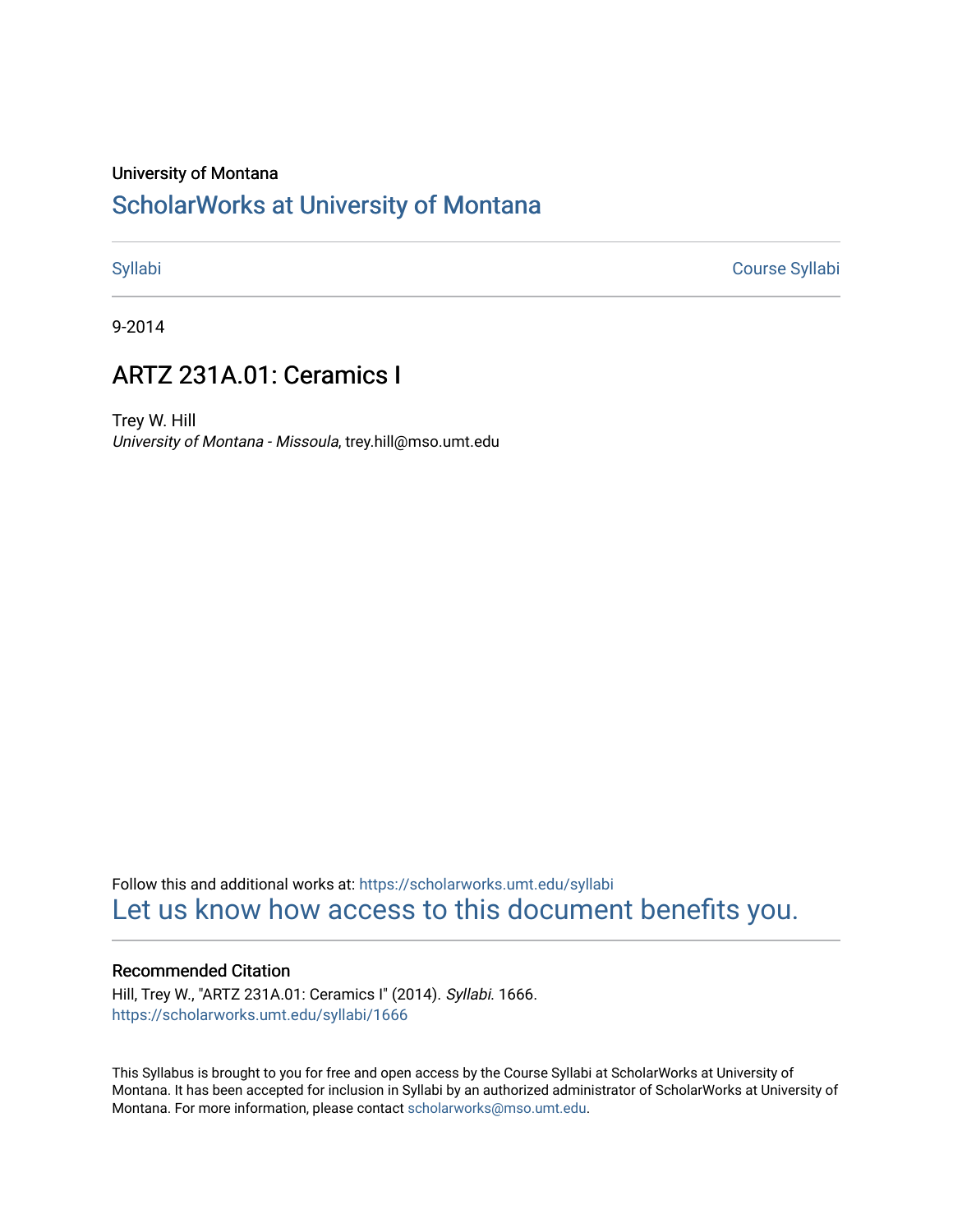# **Ceramics I**

Ceramics 2014 – 3 Credits School of Art - Ceramics 1 – Art 231A-01 Art Annex 128 ---------------------------------------------------------------------------------------------

PROFESSOR: Trey Hill EMAIL: trey.hill@mso.umt.edu OFFICE HOURS: Monday & Wednesday 4:00-5:00 PREREQUISITES: Art 103 CLASS MEETING TIME: Tuesday & Thursday: 11:10 – 1:00 **-----------------------------------------------------------------------------------------------**

Note: All artwork must be picked up by 10 am on the Friday of finals week.

**Course Description**: Ceramics 1 – Introduction to clay as a historical and contemporary art-making medium. Basic methods of building with clay with an emphasis on handbuilding: elementary solutions to glazing and surface treatment.

-Two thirds of the semester will be an introduction to basic hand building techniques such as coil building and slab construction. These techniques will be used to fabricate ceramic sculpture throughout the semester. The other third of the semester will be spent on the pottery wheel throwing vessels and learning the skills of the wheel.

-Some of the ideas we will discuss include: form, tension, balance, texture, glaze and content.

-The majority of the class' scheduled meeting times will be yours to work on your pieces with the exception of demo's and slide lectures and field trips.

### **Course Objectives**:

- Begin to develop a thorough understanding of the material and its possibilities.
- Develop a vocabulary that will enable students to discuss their work.
- Become aware of contemporary ceramic artists and their work.
- Begin to develop an individual aesthetic with clay.

# **Text**: None required

# **Grading Policy**:

Three factors will be considered in the determination of grades.

- 1) The quality of the product, including inventiveness, sensitivity to materials, technical comprehension, compositional effectiveness, and idea development in relation to the assignment.
- 2) The quality of the learning process, including risks taken, range of ideas explored, contributions to class, attendance, effective use of class time, enthusiasm and the amount of work done.
- 3) Professional demeanor in ceramics as evidenced by clean work habits, the proper treatment of equipment, attention to the studio space, and participation in the weekly studio clean up
- $A =$  Excellence in all assignments, highly motivated, extremely innovative solutions to projects
- $B =$  Above average in all work, demonstrated technical growth and visual maturity
- $C =$  Completion of all projects, satisfactory class participation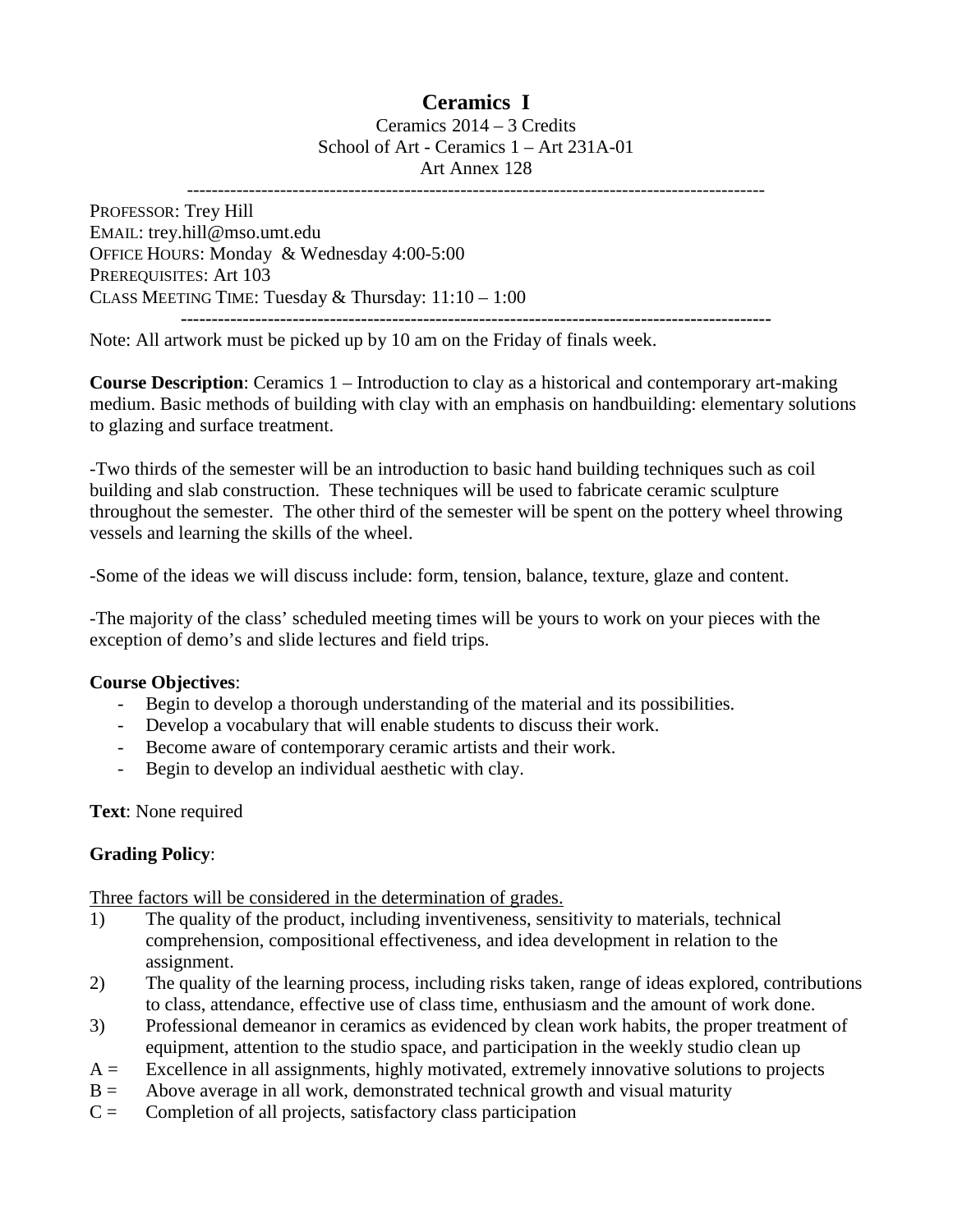$D =$  Below average quality in work and/or Incompletes on some projects, inadequate class participation

 $F =$  Poor quality of work and/or Incompletes on many projects, poor class participation, several absences.

**Critiques:** We will have major critiques following the completion of each assignment. You will also participate in brief critiques at the leather-hard stage to discuss glazing options.

Late Work: I will accept late pieces however you will be penalized one letter grade. I understand that special circumstances arise and this will be taken into consideration.

**Work Required Beyond Class Time**: I expect you to work at least five hours a week outside of designated class time. This semester we will be firing the wood kiln and every student will be required to participate. You will get more details as we get closer to firing. The wood kiln is located approximately 30 minutes away in the Lubrecht Experimental Forest.

While it is not required, I strongly recommend that each student take advantage and become involved in the University and greater Missoula art community by attending shows, lectures, etc. This will enable you to become more aware of what is happening in the contemporary art world as well as influence and improve your own body of work.

**Attendance**: Attendance at all classes is mandatory. After three absences your grade will drop by one letter grade per absence, up to six absences when a failing grade is issued automatically. If you are absent from class it is your responsibility to get any missed information from another student and contact me if you have further questions. Please keep in mind that you will be required to meet any deadlines set.

NOTE: If you know that you are going to miss more than one class, please notify me in advance. If you are falling behind, let me know so that we get you back on track.

**Studio Clean-up:** You are all required to clean up after yourselves. Additionally, you will be required to attend two clean ups that are scheduled on Thursday nights at 7:00

**Access/Special Needs**: Students with special needs should see me after class.

# **Health and Safety:**

The ceramics studio contains many potentially hazardous materials and equipment. Throughout the semester we will go over proper use of essential tools and materials as well as safe use practices. Remember, if you have any questions or are unsure on how to use a tool or piece of equipment, stop and ask the instructor for help. Material Safety Data Sheets (MSDS) must be read prior to using hazardous materials. All safe-handling procedures for both materials and equipment must be strictly followed. Personal Protective Equipment (ex. i.e. - gloves and goggles) must be used at all times in accordance with the safety demonstrations.

If you are working late nights keep the outside doors locked. Creatures and children (big or small) that are not currently enrolled in ceramics courses are not allowed in the studios during class time or open studio times.